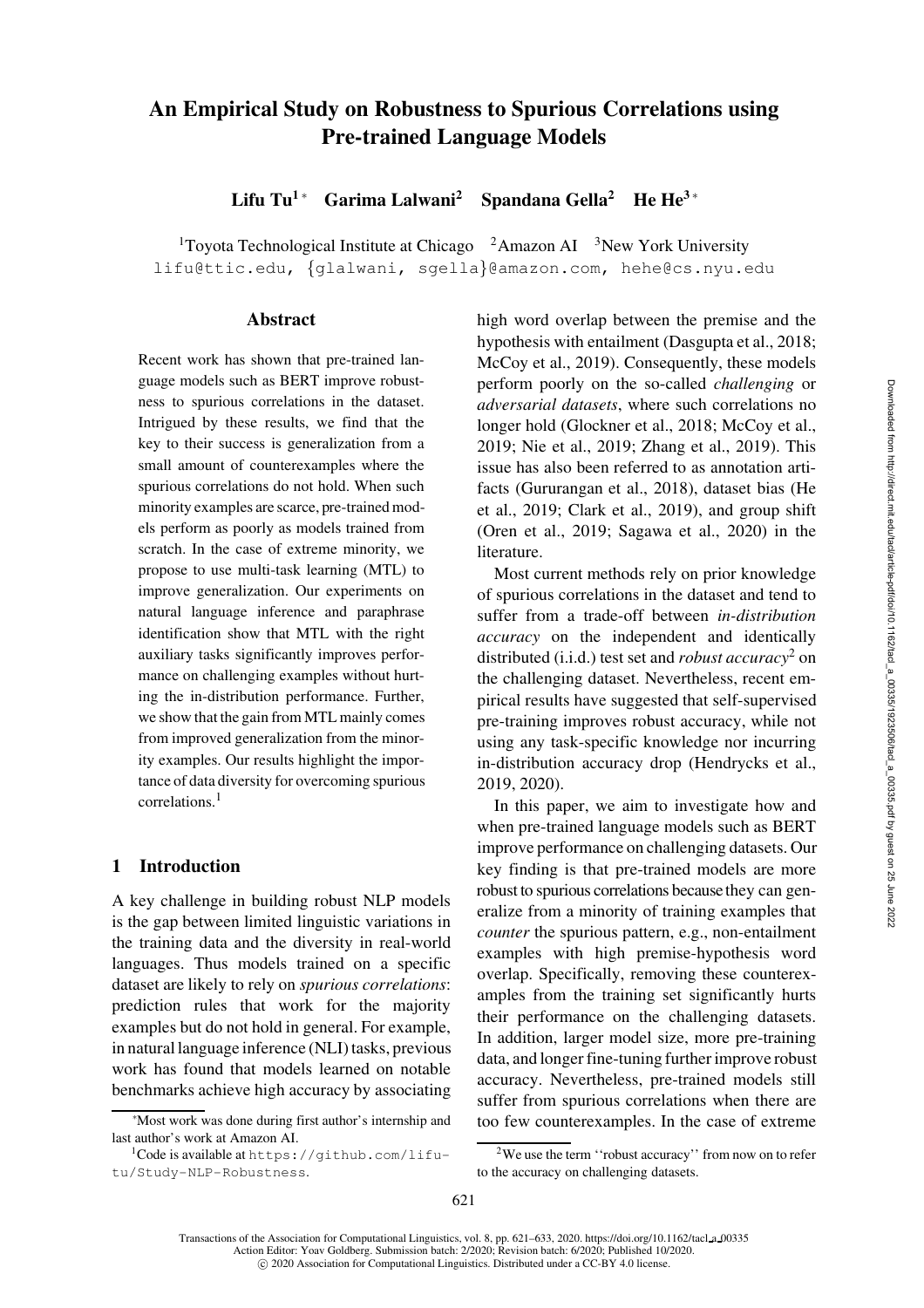|             | Dataset                    | <b>Size</b> | Heuristic                                     | Input                                                                                              | Label          |
|-------------|----------------------------|-------------|-----------------------------------------------|----------------------------------------------------------------------------------------------------|----------------|
|             | Natural language inference |             |                                               |                                                                                                    |                |
| Train       | <b>MNLI</b>                | 393k        | high word overlap<br>$\Rightarrow$ entailment | P: The doctor mentioned the manager who ran.<br>H: The doctor mentioned the manager.               | entailment     |
| <b>Test</b> | <b>HANS</b>                | 30k         | high word overlap<br>$\Rightarrow$ entailment | P: The actors who advised the manager saw the tourists.<br>H: The manager saw the tourists.        | non-entailment |
|             |                            |             |                                               | Paraphrase Identification                                                                          |                |
| Train       | <b>OOP</b>                 | 364k        | same bag-of-words<br>$\Rightarrow$ paraphrase | $S_1$ : Bangkok vs Shanghai?<br>$S_2$ : Shanghai vs Bangkok?                                       | paraphrase     |
| Test        | PAWS <sub>OOP</sub>        | 677         | same bag-of-words<br>$\Rightarrow$ paraphrase | $S_1$ : Are all dogs smart or can some be dumb?<br>$S_2$ : Are all dogs dumb or can some be smart? | non-paraphrase |

<span id="page-1-1"></span>Table 1: Representative examples from the training datasets (MNLI and QQP) and the challenging/test datasets (HANS and PAWSQQP). Overlaping text spans are highlighted for NLI examples and swapped words are highlighted for paraphrase identification examples. The word overlap-based heuristic that works for typical training examples fails on the test data.

minority, we empirically show that multi-task learning (MTL) improves robust accuracy by improving generalization from the minority examples, even though preivous work has suggested that MTL has limited advantage in i.i.d. settings [\(Søgaard and Goldberg](#page-12-2), [2016;](#page-12-2) [Hashimoto et al.,](#page-10-5) [2017](#page-10-5)).

This work sheds light on the effectiveness of pre-training on robustness to spurious correlations. Our results highlight the importance of data diversity (even if the variations are imbalanced). The improvement from MTL also suggests that traditional techniques that improve generalization in the i.i.d. setting can also improve out-ofdistribution generalization through the minority examples.

# 2 Challenging Datasets

In a typical supervised learning setting, we test the model on held-out examples drawn from the same distribution as the training data, i.e., the indistribution or i.i.d. test set. To evaluate if the model latches onto known spurious correlations, challenging examples are drawn from a different distribution where such correlations do not hold. In practice, these examples are usually adapted from the in-distribution examples to counter known spurious correlations on notable benchmarks. Poor performance on the challenging dataset is considered an indicator of a problematic model that relies on spurious correlations between inputs and labels. Our goal is to develop robust models that have good performance on both the i.i.d. test set and the challenging test set.

### <span id="page-1-2"></span>2.1 Datasets

We focus on two natural language understanding tasks, NLI and paraphrase identification (PI). Both have large-scale benchmarking datasets with around 400k examples. Although recent models have achieved near-human performance on these benchmarks,<sup>[3](#page-1-0)</sup> the challenging datasets exploiting spurious correlations bring down the performance of state-of-the-art models below random guessing. We summarize the datasets used for our analysis in [Table 1.](#page-1-1)

NLI. Given a premise sentence and a hypothesis sentence, the task is to predict whether the hypothesis is entailed by, neutral with, or contradicts the premise. MultiNLI (MNLI) [\(Williams et al.,](#page-12-3) [2017](#page-12-3)) is the most widely used benchmark for NLI, and it is also the most thoroughly studied in terms of spurious correlations. It was collected using the same crowdsourcing protocol as its predecessor SNLI [\(Bowman et al.](#page-10-6), [2015](#page-10-6)) but covers more domains. Recently, [McCoy et al. \(2019](#page-11-0)) exploit high word overlap between the premise and the hypothesis for entailment examples to construct a challenging dataset called HANS. They use syntactic rules to generate non-entailment (neutral or contradicting) examples with high premisehypothesis overlap. The dataset is further split into three categories depending on the rules used: lexical overlap, subsequence, and constituent.

<span id="page-1-0"></span> $3$ See the leaderboard at [https://gluebenchmark.](https://gluebenchmark.com) [com](https://gluebenchmark.com).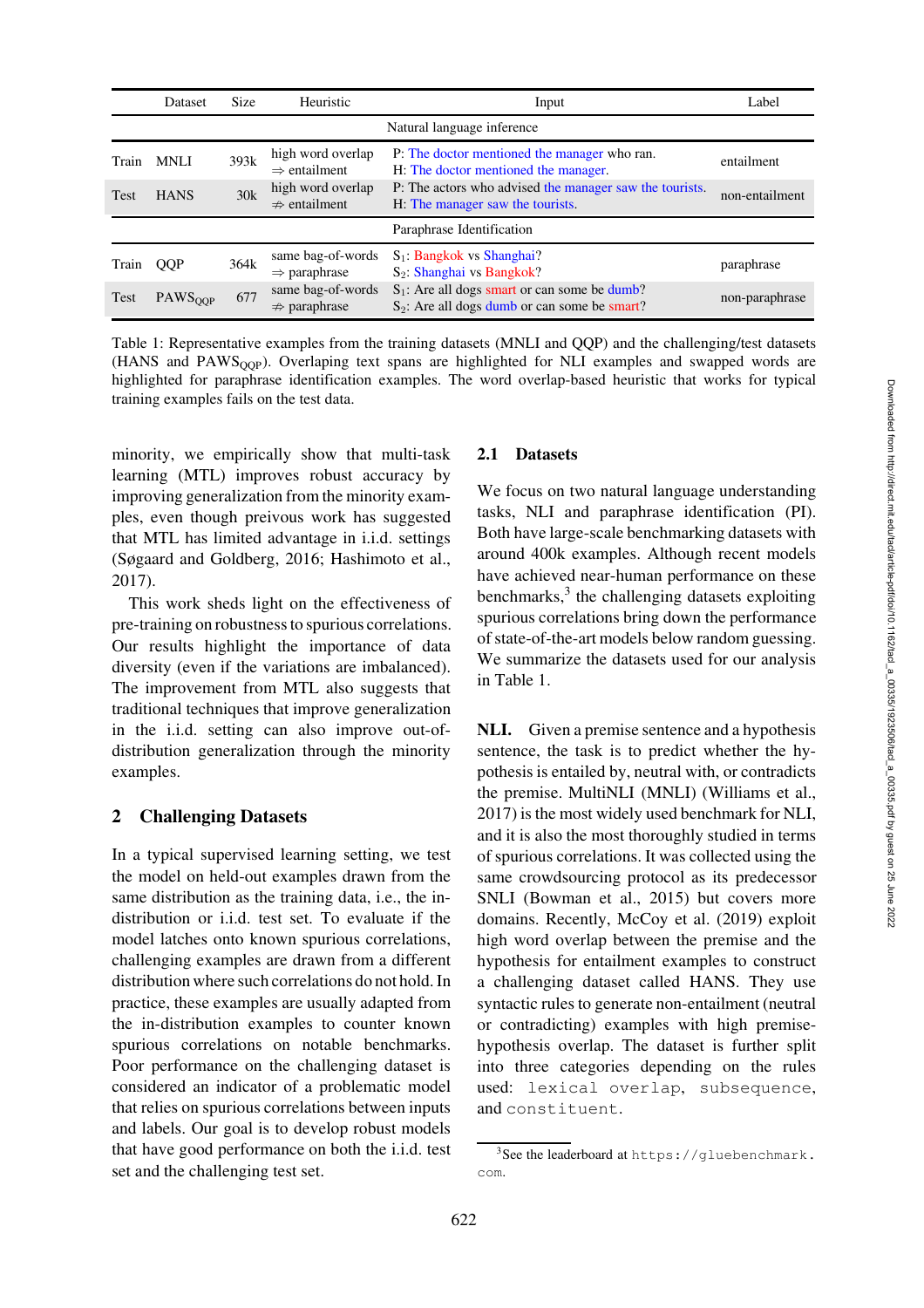|                                | <i>Trained on MNLI</i>           |                            | Trained on QQP                |                                          |
|--------------------------------|----------------------------------|----------------------------|-------------------------------|------------------------------------------|
| Model                          | In-distribution<br><b>MNLI-m</b> | Challenging<br><b>HANS</b> | In-distribution<br><b>QQP</b> | Challenging<br><b>PAWS<sub>QQP</sub></b> |
| Non pre-trained baselines      |                                  |                            |                               |                                          |
| $BERT_{\text{scratch}}$        | 67.9(0.5)                        | 49.9 $(0.2)$               | 83.0 (0.7)                    | 40.6(1.9)                                |
| <b>ESIM</b>                    | $78.1^{\circ}$                   | $49.1^{\circ}$             | $85.3^{b}$                    | $38.9^{b}$                               |
| pre-trained models             |                                  |                            |                               |                                          |
| $BERT_{BASE}(prior)$           | $84.0^{c}$                       | $53.8^{c}$                 | $90.5^d$                      | $33.5^{d}$                               |
| $BERT_{BASE} (ours)$           | 84.5(0.1)                        | 62.5(3.4)                  | 90.8(0.3)                     | 36.1(0.8)                                |
| <b>BERTLARGE</b>               | 86.2(0.2)                        | 71.4(0.6)                  | 91.3(0.3)                     | 40.1(1.8)                                |
| <b>ROBERTaBASE</b>             | 87.4(0.2)                        | 74.1 (0.9)                 | 91.5(0.2)                     | 42.6(1.9)                                |
| <b>ROBERTa<sub>LARGE</sub></b> | 89.1(0.1)                        | 77.1(1.6)                  | 89.0(3.1)                     | 39.5(4.8)                                |

<span id="page-2-2"></span>Table 2: Accuracies (with standard deviation) on the in-distribution datasets, MNLI-matched (MNLI-m) and QQP dev sets, as well as the challenging datasets, HANS and PAWS<sub>OOP</sub>. Pre-trained transformers improve accuracies on both the in-distribution and challenging datasets over non pre-trained models, except on PAWS<sub>OOP</sub>. Our models, fine-tuned for more epochs, further improve prior results on the chal[lenging data. Results taken from prior work:](#page-11-0) <sup>a</sup> [He et al.](#page-10-3) [\(2019\)](#page-12-0), <sup>b</sup> [Zhang et al.](#page-12-0) (2019), <sup>c</sup> McCoy et al. [\(2019\)](#page-11-0),  $^d$  [Zhang et al. \(2019](#page-12-0)).

PI. Given two sentences, the task is to predict whether they are paraphrases or not. On Quora Question Pairs (QQP) [\(Iyer et al.](#page-11-5), [2017](#page-11-5)), one of the largest PI dataset, [Zhang et al. \(2019](#page-12-0)) show that very few non-paraphrase pairs have high word overlap. They then created a challenging datasets called PAWS that contains sentence pairs with high word overlap but different meanings through word swapping and back-translation. In addition to  $PAWS<sub>OOP</sub>$ , which is created from sentences in QQP, they also released  $PAWS<sub>Wiki</sub>$ , created from Wikipedia sentences.

### 3 Pre-training Improve Robust Accuracy

Recent results have shown that pre-trained models appear to improve performance on challenging examples over models trained from scratch [\(Yaghoobzadeh et al., 2019;](#page-12-4) [He et al.](#page-10-3), [2019](#page-10-3); [Kaushik et al., 2020\)](#page-11-6). In this section, we confirm this observation by thorough experiments on different pre-trained models and motivate our inquiries.

Models. We compare pre-trained models of different sizes and using different amounts of pretraining data. Specifically, we use the  $BERT_{BASE}$ (110M parameters) and BERTLARGE (340M parameters) models implemented in GluonNLP [\(Guo et al., 2020](#page-10-7)) pre-trained on 16GB of text (Devlin et al.,  $2019$ ).<sup>[4](#page-2-0)</sup> To investigate the effect of size of the pre-training data, we also experiment with the RoBERTa $_{BASE}$  and RoBERTa $_{LARGE}$ models [\(Liu et al., 2019d](#page-11-7)),<sup>[5](#page-2-1)</sup> which have the same architecture as BERT but were trained on ten times as much text (about 160GB). To ablate the effect of pre-training, we also include a  $BERT_{BASE}$ model with random initialization,  $BERT_{\text{scratch}}$ .

Fine-Tuning. We fine-tuned all models for 20 epochs and selected the best model based on the in-distribution dev set. We used the Adam optimizer with a learning rate of 2e-5, L2 weight decay of 0.01, and batch sizes of 32 and 16 for base and large models, respectively. Weights of BERTscratch and the last layer (classifier) of pre-trained models are initialized from a normal distribution with zero mean and 0.02 variance. All experiments are run with 5 random seeds and the average values are reported.

Observations and Inquiries. In [Table 2,](#page-2-2) we show results for NLI and PI, respectively. As

<span id="page-2-0"></span><sup>&</sup>lt;sup>4</sup> The book\_corpus\_wiki\_en\_uncased model from [https://gluon-nlp.mxnet.io/model](https://gluon-nlp.mxnet.io/model_zoo/bert/index.html) zoo/bert/ [index.html](https://gluon-nlp.mxnet.io/model_zoo/bert/index.html).

<span id="page-2-1"></span><sup>&</sup>lt;sup>5</sup>The openwebtext ccnews stories books cased model from [https://gluon-nlp.mxnet.io/](https://gluon-nlp.mxnet.io/model_zoo/bert/index.html) model [zoo/bert/index.html](https://gluon-nlp.mxnet.io/model_zoo/bert/index.html).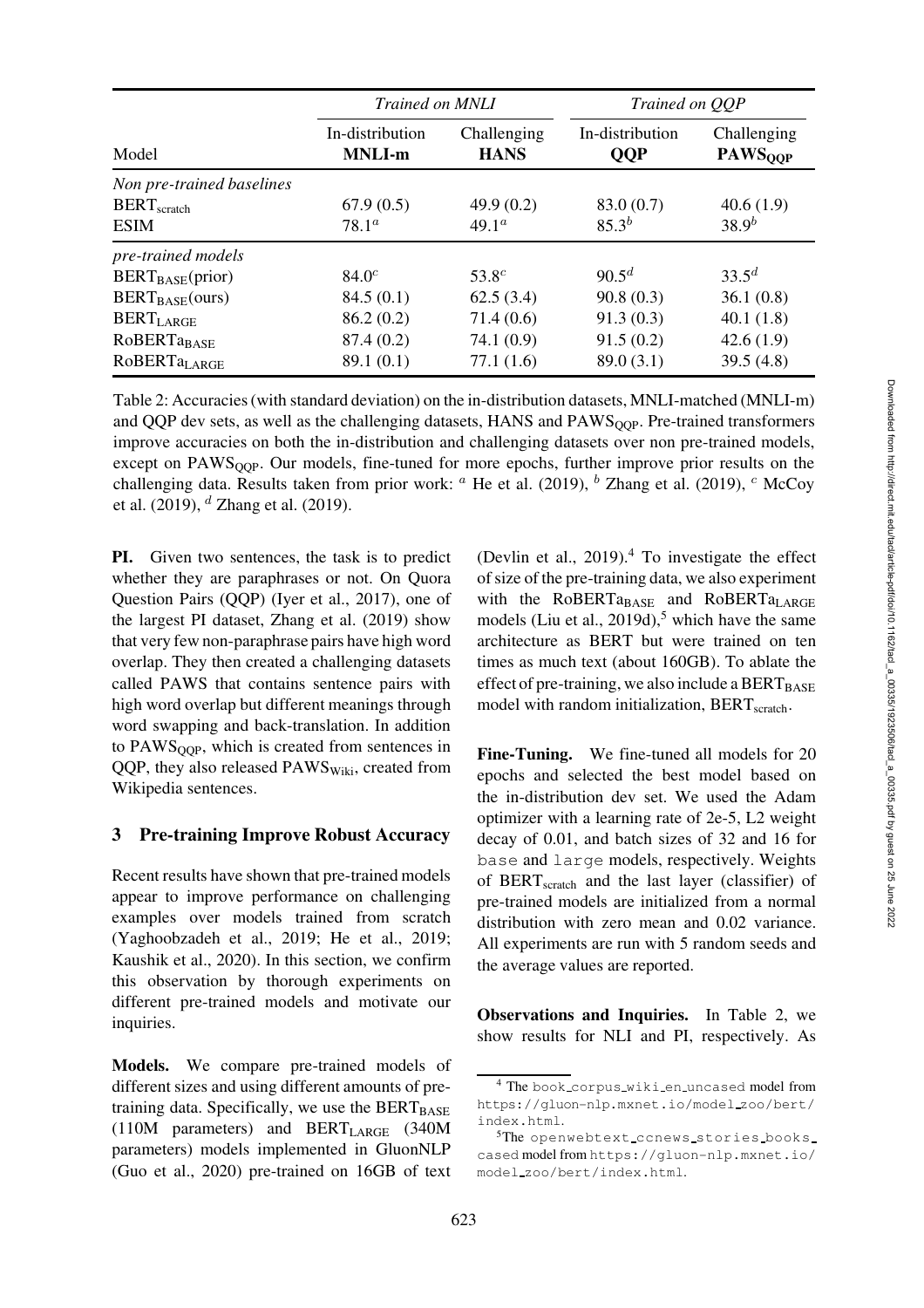

<span id="page-3-1"></span>Figure 1: Accuracy on the in-distribution data (MNLI dev and QQP dev) and the challenging data (HANS and PAWS<sub>QQP</sub>) after each fine-tuning epoch using BERT<sub>BASE</sub>. The performance plateaus on the in-distribution data quickly around epoch 3, although, accuracy on the challenging data keeps increasing.

expected, they improve performance on in-distribution test sets significantly.<sup>[6](#page-3-0)</sup> On the challenging datasets, we make two key observations.

First, although pre-trained models improve the performance on challenging datasets, the improvement is not consistent across datasets. Specifically, the improvement on  $PAWS<sub>OOP</sub>$  are less promising than HANS. Whereas larger models (large vs. base) and more training data (RoBERTa vs. BERT) yield a further improvement of 5 to 10 accuracy points on HANS, the improvement on  $PAWS<sub>OOP</sub>$  is marginal.

Second, even though three to four epochs of fine-tuning is typically sufficient for in-distribution data, we observe that longer fine-tuning improves results on challenging examples significantly (see  $BERT_{BASE}$  ours vs. prior in [Table 2\)](#page-2-2). As shown in [Figure 1,](#page-3-1) although the accuracy on MNLI and QQP dev sets saturate after three epochs, the performance on the corresponding challenging datasets keeps increasing until around the tenth epoch, with more than 30% improvement.

The above observations motivate us to ask the following questions:

- 1. How do pre-trained models generalize to out-of-distribution data?
- 2. When do they generalize well given the inconsistent improvements?
- 3. What role does longer fine-tuning play?

We provide empirical answers to these questions in the next section and show that the answers are all related to a small number of counterexamples in the training data.

### 4 Generalization from Minority Examples

### 4.1 Pre-training Improves Robustness to Data Imbalance

One common impression is that the diversity in large amounts of pre-training data allows pretrained models to generalize better to out-ofdistribution data. Here we show that although pre-training improves generalization, they do not enable *extrapolation* to unseen patterns. Instead, they generalize better from minority patterns in the training set.

Importantly, we notice that examples in HANS and PAWS are not completely uncovered by the training data, but belong to the minority groups.<sup>[7](#page-3-2)</sup> For example, in MNLI, there are 727 HANS-like non-entailment examples where all words in the hypothesis also occur in the premise; in QQP, there are 247 PAWS-like non-paraphrase examples where the two sentences have the same bag of words. We refer to these examples that counter the spurious correlations as *minority examples*. We hypothesize that pre-trained models are more robust to group imbalance, thus generalizing well from the minority groups.

<span id="page-3-0"></span><sup>6</sup> The lower performance of RoBERTaLARGE compared with RoBERTa<sub>BASE</sub> is partly due with its high variance in our experiments.

<span id="page-3-2"></span><sup>7</sup>Following [Sagawa et al. \(2020\)](#page-12-1), we loosely define *group* as a distribution of examples with similar patterns, e.g., high premise-hypothesis overlap and non-entailment.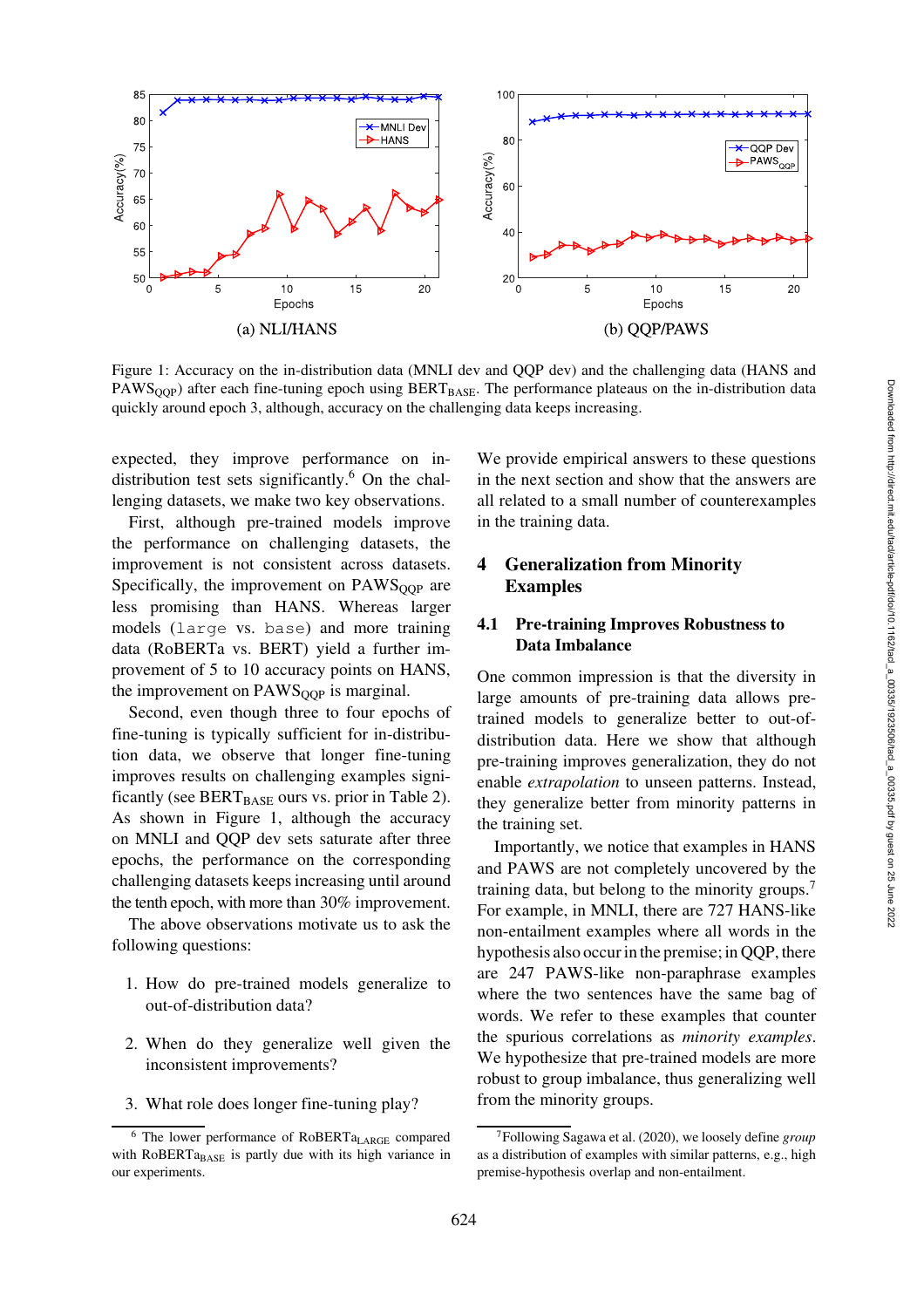

<span id="page-4-0"></span>Figure 2: Accuracy on HANS when a small fraction of training data is removed. Removing non-entailment examples with high premise-hypothesis overlap significantly hurt performance compared with removing examples uniformly at random.

To verify our hypothesis, we remove minority examples during training and observe their effect on robust accuracy. Specifically, for NLI we sort non-entailment (contradiction and neutral) examples in MNLI by their premise-hypothesis overlap, which is defined as the percentage of hypothesis words that also appear in the premise. We then remove increasing amounts of these examples in the sorted order.

As shown in [Figure 2,](#page-4-0) all models have significantly worse accuracy on HANS as more counterexamples are removed, while maintaining the original accuracy when the same amounts of random training examples are removed. With 6.4% of counterexamples removed, the performance of most pretrained models is near-random, as poor as non-pretrained models. Interestingly, larger models with more pre-training data (RoBERTaLARGE) appear to be slightly more robust with increased level of imbalance.

Takeaway. These results reveal that pre-training improves robust accuracy by improving the i.i.d. accuracy on minority groups, highlighting the importance of increasing data diversity when creating benchmarks. Further, pre-trained models still suffer from suprious correlations when the minority examples are scarce. To enable extrapolation, we might need additional inductive bias [\(Nye et al., 2019\)](#page-11-8) or new learning algorithms [\(Arjovsky et al., 2019](#page-10-9)).

### <span id="page-4-3"></span>4.2 Minority Patterns Require Varying Amounts of Training Data

Given that pre-trained models generalize better from minority examples, why do we not see similar improvement on PAWS<sub>OOP</sub> even though QQP also contains counterexamples? Unlike HANS examples that are generated from a handful of



<span id="page-4-2"></span>Figure 3: Learning curves of models trained on HANS and PAWS<sub>OOP</sub>. Accuracy on PAWS<sub>OOP</sub> increases slowly, whereas all models quickly reach 100% accuracy on HANS.

templates, PAWS examples are generated by swapping words in a sentence followed by human inspection. They often require recognizing nuance syntactic differences between two sentences with a small edit distance. For example, compare ''*What's classy if you're poor, but trashy if you're rich?*'' and ''*What's classy if you're rich, but trashy if you're poor?*'.' Therefore, we posit that more samples are needed to reach good performance on PAWS-like examples.

To test the hypothesis, we plot learning curves by fine-tuning pre-trained models on the challenging datasets directly [\(Liu et al.](#page-11-9), [2019b\)](#page-11-9). Specifically, we take 11,990 training examples from  $PAWS<sub>OOP</sub>$ , and randomly sample the same number of training examples from HANS;<sup>[8](#page-4-1)</sup> the rest is used as dev/test set for evaluation. In [Figure 3,](#page-4-2) we see that all models reach 100% accuracy rapidly on HANS. However, on PAWS, accuracy increases slowly and the models struggle to reach around 90% accuracy even with the full training set. This suggests that the amount of minority examples in QQP might not be sufficient for reliably estimating the model parameters.

<span id="page-4-1"></span><sup>&</sup>lt;sup>8</sup>HANS has more examples in total (30,000), therefore we sub-sample it to control for the data size.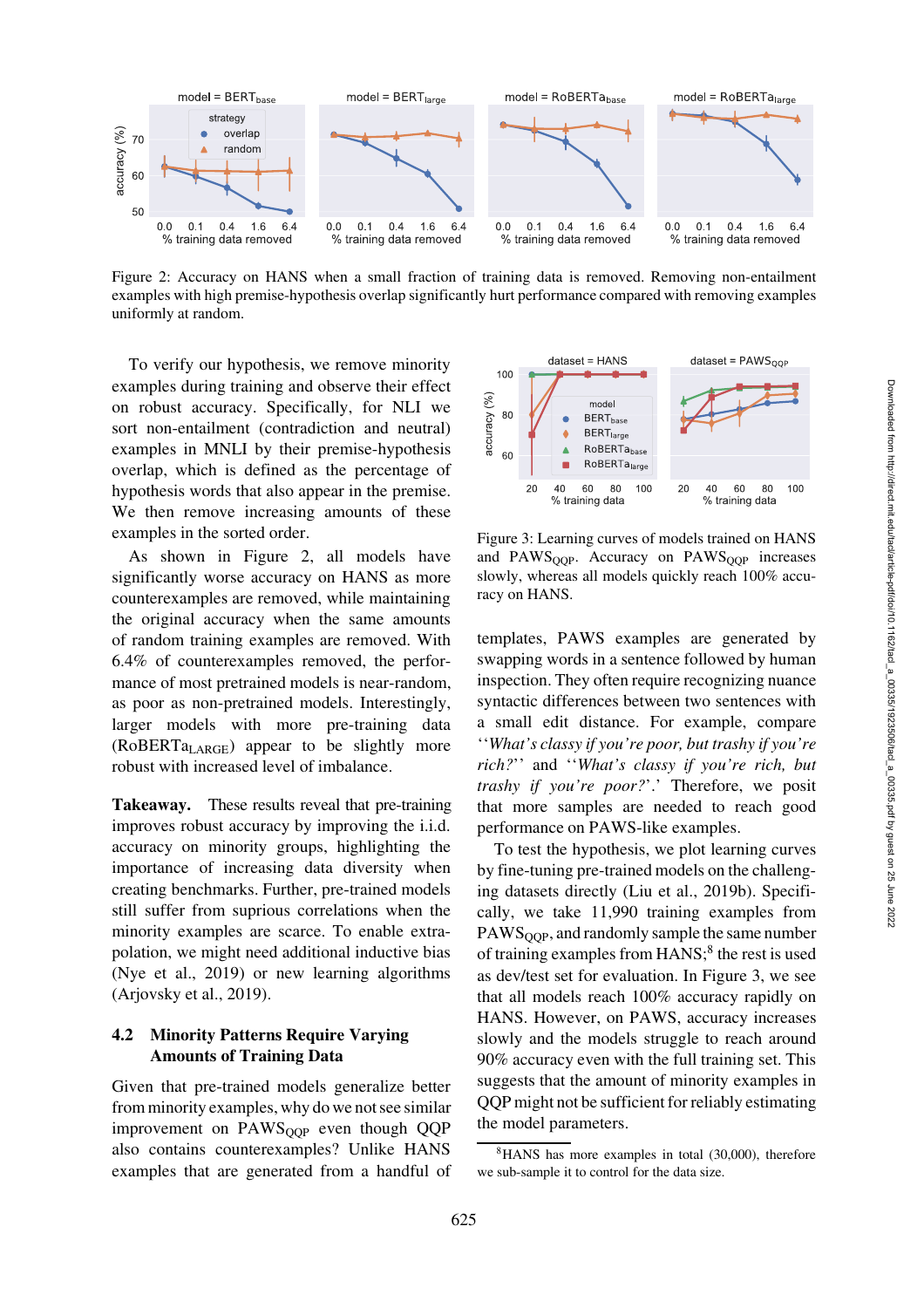

<span id="page-5-1"></span>Figure 4: Accuracy of BERT<sub>BASE</sub> and RoBERTa<sub>BASE</sub> on PAWS<sub>OOP</sub> decreases with increasing sentence length and parse tree height.



<span id="page-5-2"></span>Figure 5: The average losses and accuracies of the examples in the training and dev set when fine-tuning BERT<sub>BASE</sub> on MNLI. We show plots for the whole training set and the minority examples separately. The minority examples are non-entailment examples with at least 80% premise-hypothesis overlap. Accuracy of minority examples takes longer to plateau.

To have a qualitative understanding of why PAWS examples are difficult to learn, we compare sentence length and constituency parse tree height of examples in HANS and PAWS.<sup>[9](#page-5-0)</sup> We find that PAWS contains longer and syntactically more complex sentences, with an average length of 20.7 words and parse tree height of 11.4, compared to 9.2 and 7.5 on HANS. [Figure 4](#page-5-1) shows that the accuracy of  $BERT_{BASE}$  and  $RoBERT_{BASE}$  on PAWS<sub>OOP</sub> decreases as the example length and the parse tree height increase.

Takeaway. We have shown that the inconsistent improvement on different challenging datasets result from the same mechanism: Pre-trained models improve robust accuracy by generalizing from minority examples, although, perhaps unsurprisingly, different minority patterns may require varying amounts of training data. This also poses a potential challenge in using data augmentation to tackle spurious correlations.

### 4.3 Minority Examples Require Longer Fine-Tuning

In the previous section, we have shown in [Figure 1](#page-3-1) that longer fine-tuning improves accuracy on challenging examples, even though the indistribution accuracy saturates pretty quickly. To understand the result from the perspective of minority examples, we compare the loss on all examples and the minority examples during finetuning. [Figure 5](#page-5-2) shows the loss and accuracy at each epoch on all examples and HANS-like examples in MNLI separately.

First, we see that the training loss of minority examples decreases more slowly than the average

<span id="page-5-0"></span><sup>&</sup>lt;sup>9</sup>We use the off-the-shelf constituency parser from Stanford CoreNLP [\(Manning et al., 2014](#page-11-10)). For each example, we compute the maximum length (number of words) and parse tree height of the two sentences.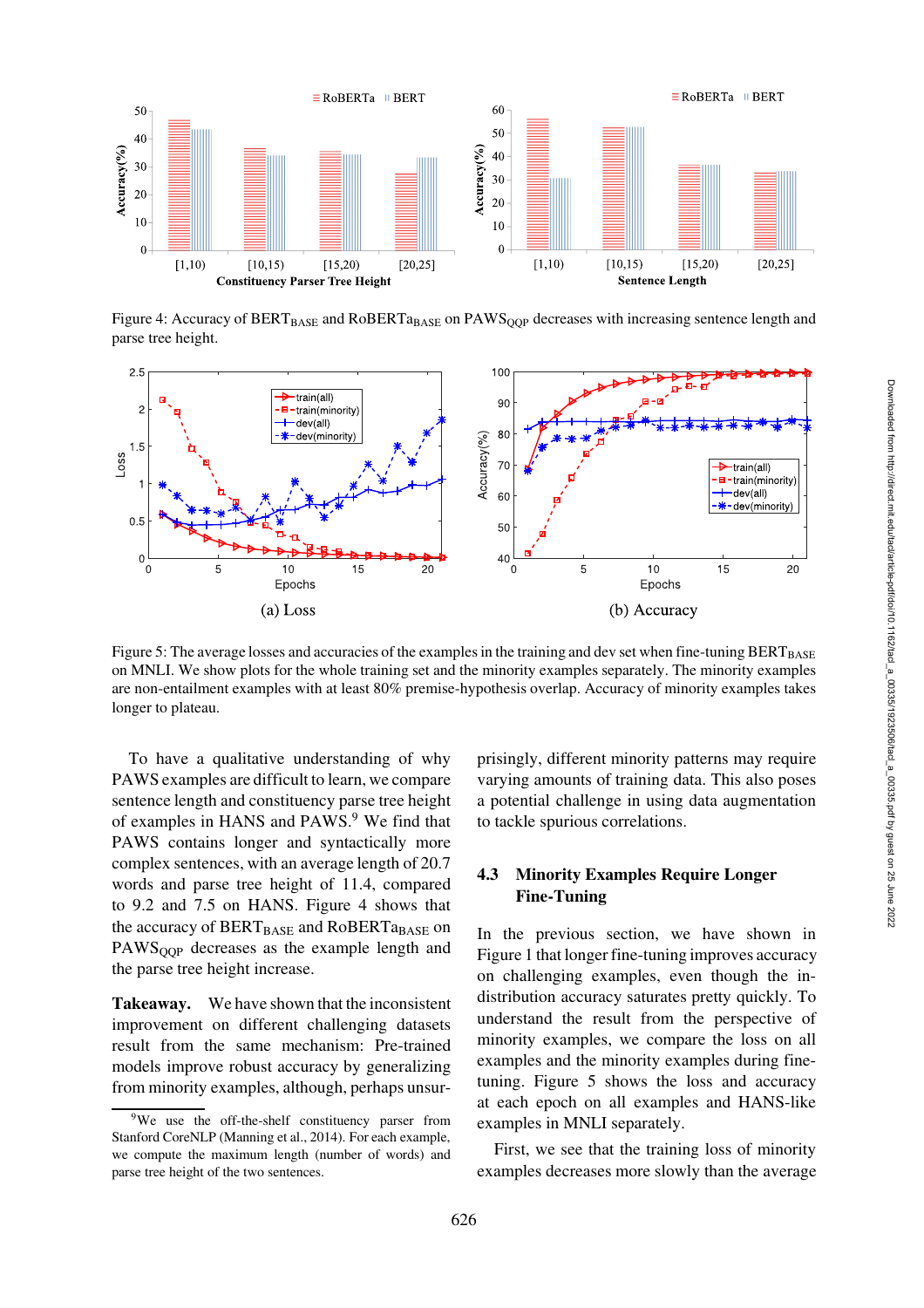loss, taking more than 15 epochs to reach nearzero loss. Second, the dev accuracy curves show that the accuracy of minority examples plateaus later, around epoch 10, whereas the average accuracy stops increasing around epoch 5. In addition, it appears that BERT does not overfit with additional fine-tuning based on the accuracy curves.[10](#page-6-0) [Similary, a concurrent work \(](#page-12-5)Zhang et al., [2020](#page-12-5)) has found that longer fine-tuning improves few-sample performance.

Takeaway. Although longer fine-tuning does not help in-distribution accuracy, we find that it improves performance on the minority groups. This suggests that selecting models or early stopping based on the i.i.d. dev set performance is insufficient, and we need new model selection criteria for robustness.

# 5 Improve Generalization Through Multi-task Learning

Our results on minority examples show that increasing the number of counterexamples to spurious correlations helps to improve model robustness. Then, an obvious solution is data augmentation; in fact, both [McCoy et al.](#page-11-0) [\(2019\)](#page-11-0) and [Zhang et al. \(2019](#page-12-0)) show that adding a small number of challenging examples to the training set significantly improves performance on HANS and PAWS. However, these methods often require task-specific knowledge on spurious correlations and heavy use of rules to generate the counterexamples. Instead of adding examples with specific patterns, we investigate the effect of aggregating generic data from various sources through MTL. It has been shown that MTL reduces the sample complexity of individual tasks compared to single-task learning [\(Caruana, 1997](#page-10-10); [Baxter](#page-10-11), [2000;](#page-10-11) [Maurer et al., 2016](#page-11-11)), thus it may further improve the generalization capability of pre-trained models, especially on the minority groups.

#### 5.1 Multi-task Learning

We learn from datasets from different sources jointly, where one is the *target dataset* to be evaluated on, and the rest are *auxiliary datasets*. The target dataset and the auxiliary dataset can belong to either the same task, e.g., MNLI and SNLI, or different but related tasks, e.g., MNLI and QQP.

All datasets share the representation given by the pre-trained model, and we use separate linear classification layers for each dataset. The learning objective is a weighted sum of average losses on each dataset. We set the weight to be 1 for all datasets, equivalent to sampling examples from each dataset proportional to its size.<sup>[11](#page-6-1)</sup> During training, we sample mini-batches from each dataset sequentially and use the same optimization hyperparameters as in single-task fine-tuning (Section 3) except for smaller batch sizes due to memory constraints.<sup>[12](#page-6-2)</sup>

Auxiliary Datasets. We consider NLI and PI as related tasks because they both require understanding and comparing the meaning of two sentences. Therefore, we use both benchmark datasets and challenging datasets for NLI and PI as our auxiliary datasets. The hope is that benchmark data from related tasks help transfer useful knowledge across tasks, thus improving generalization on minority examples, and the challenging datasets countering specific spurious correlations further improve generalization on the corresponding minority examples. We analyze the contribution of the two types of auxiliary data in Section [5.2.](#page-6-3) The MTL training set up is shown in [Table 4.](#page-7-0)[13](#page-6-4) Details on the auxiliary datasets are described in Section [2.1.](#page-1-2)

#### <span id="page-6-3"></span>5.2 Results

MTL Improves Robust Accuracy. Our main MTL results are shown in [Table 3.](#page-7-1) MTL increases accuracies on the challenging datasets across tasks without hurting the in-distribution performance,

<span id="page-6-0"></span><sup>10</sup> We find that the average accuracy stays almost the same while the dev loss is increasing. [Guo et al.](#page-10-12) [\(2017](#page-10-12)) had similar observations. One possible explanation is that the model prediction becomes less confident (hence larger log loss), but the argmax prediction is correct.

<span id="page-6-1"></span><sup>&</sup>lt;sup>11</sup> Prior work has shown that the mixing weights may impact the final results in MTL, especially when there is a risk of overfitting to low-resource tasks [\(Raffel et al., 2019](#page-12-6)). Given the relatively large dataset sizes in our experiments [\(Table 4\)](#page-7-0), we did not see significant change in the results when varying the mixing weights.

<span id="page-6-2"></span> $12$ The minibatch size of the target dataset is 16. For the auxiliary dataset, it is proportional to the dataset size and not larger than 16, such that the total number of examples in a batch is at most 32.

<span id="page-6-4"></span><sup>&</sup>lt;sup>13</sup> For MNLI, we did not include other PI datasets such as STS-B [\(Cer et al.](#page-10-13), [2017](#page-10-13)) and MPRC [\(Dolan and Brockett](#page-10-14), [2005](#page-10-14)) because their sizes (3.7k and 7k) are too small compared with QQP and other auxiliary tasks.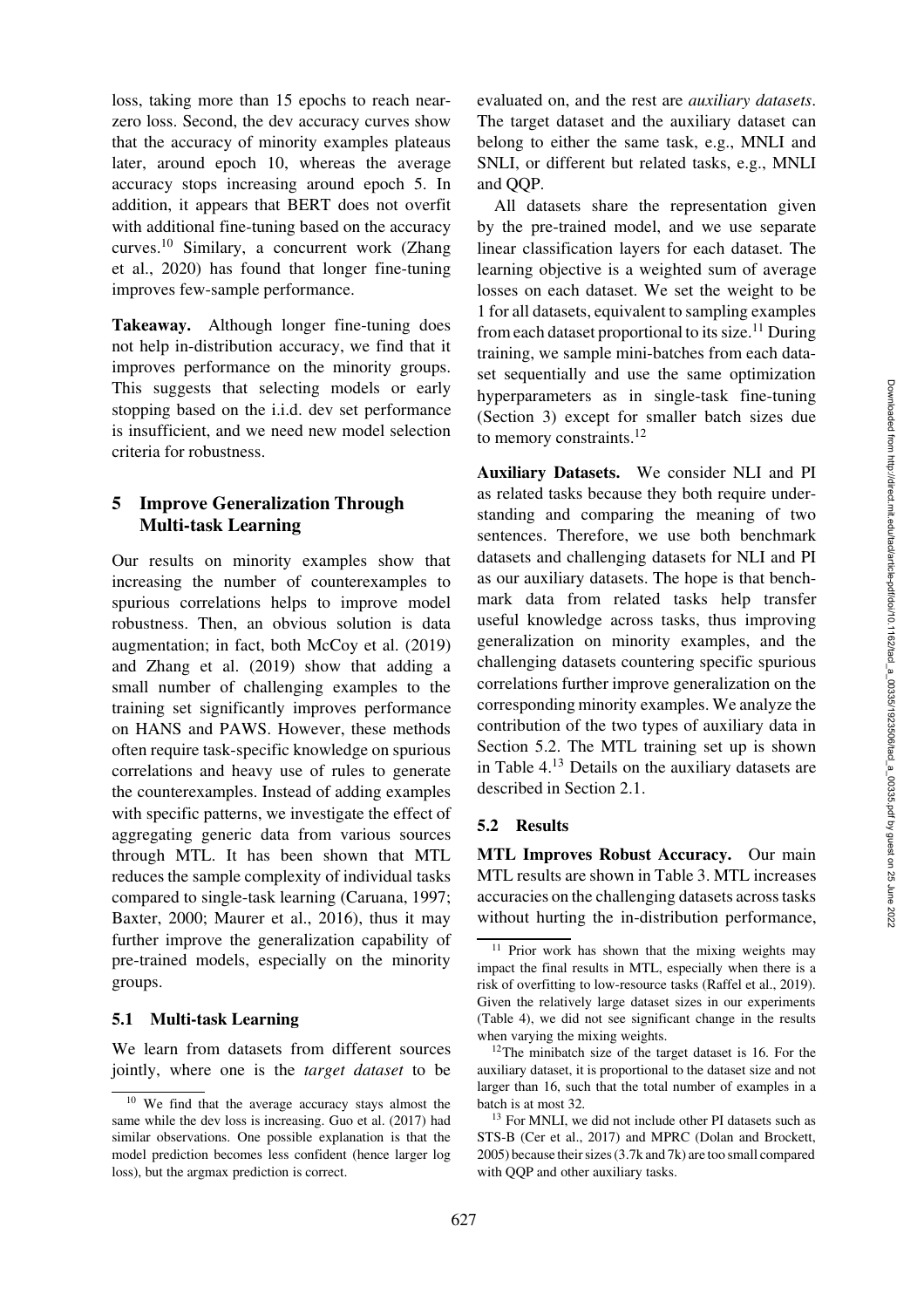|               |            | $Task = MNLI$                    |                            | $Task = QQP$                  |                                          |                                            |
|---------------|------------|----------------------------------|----------------------------|-------------------------------|------------------------------------------|--------------------------------------------|
| Model         | Algo.      | In-distribution<br><b>MNLI-m</b> | Challenging<br><b>HANS</b> | In-distribution<br><b>QQP</b> | Challenging<br><b>PAWS<sub>OOP</sub></b> | Challenging<br><b>PAWS</b> <sub>Wiki</sub> |
| $BERT_{BASE}$ | <b>STL</b> | 84.5(0.1)                        | 62.5(0.2)                  | 90.8(0.3)                     | 36.1(0.8)                                | 46.9(0.3)                                  |
|               | <b>MTL</b> | 83.7(0.3)                        | 68.2 $(1.8)$               | 91.3(0.07)                    | 45.9 $(2.1)$                             | 52.0 $(1.9)$                               |
| ROBERTaBASE   | <b>STL</b> | 87.4(0.2)                        | 74.1 (0.9)                 | 91.5(0.2)                     | 42.6(1.9)                                | 49.6(1.9)                                  |
|               | <b>MTL</b> | 86.4(0.2)                        | 72.8(2.4)                  | 91.7(.04)                     | 51.7(1.2)                                | 57.7 $(1.5)$                               |

<span id="page-7-1"></span>Table 3: Comparison between models fine-tuned with multi-task (MTL) and single-task (STL) learning. MTL improves robust accuracy on challenging datasets. We ran  $t$ -tests for the mean accuracies of STL and MTL on five runs and the larger number is bolded when they differ significantly with a  $p < 0.001$ .

|                           |                  | Target |    |
|---------------------------|------------------|--------|----|
| <b>Auxiliary Datasets</b> | Size             | NLI    | РI |
| <b>MNLI</b>               | 393k             |        |    |
| <b>SNLI</b>               | 549 <sub>k</sub> |        |    |
| <b>OOP</b>                | 364k             |        |    |
| PAWS <sub>QQP+Wiki</sub>  | 60k              |        |    |
| <b>HANS</b>               | 30k              |        |    |

<span id="page-7-0"></span>Table 4: Auxiliary dataset sizes for the different target datasets from two tasks: NLI and PI.

especially when the minority examples in the target dataset is scarce (e.g., PAWS). Whereas prior work has shown limited success of MTL when tes[ted on in-distribution data \(](#page-12-2)Søgaard and Gold[berg,](#page-12-6) [2016](#page-12-2)[;](#page-12-6) [Hashimoto et al.](#page-10-5)[,](#page-12-6) [2017](#page-10-5)[;](#page-12-6) Raffel et al., [2019\)](#page-12-6), our results demonstrate its value for out-of-distribution generalization.

On HANS, MTL improves the accuracy significantly for BERTBASE but not for RoBERTaBASE. To confirm the result, we additionally experimented with  $RoBERTa<sub>LARGE</sub>$  and obtained consistent results:MTL achievesan accuracy of 75.7 (2.1) on HANS, similar to the STL result, 77.1 (1.6). One potential explanation is that RoBERTa is already sufficient for providing good generalization from minority examples in MNLI.

In addition, both MTL and RoBERT $a_{\text{BASE}}$  yield the biggest improvement on lexical overlap, as shown in the results on HANS by category [\(Table 5\)](#page-7-2), We believe the reason is that  $l$ exical overlap is the most representative pattern among high-overlap and non-entailment training examples. In fact, 85% of the 727 HANS-like examples belong to lexical overlap. This

| Model                                                        | Algo. HANS-O HANS-C HANS-S            |  |
|--------------------------------------------------------------|---------------------------------------|--|
| <b>BERT</b> <sub>BASE</sub>                                  | STL $75.8(4.9)$ 59.1 (4.8) 52.7 (1.2) |  |
| <b>BERT</b> RASE                                             | MTL $89.5(1.9)$ 61.9 (2.3) 53.1 (1.1) |  |
| ROBERTa <sub>BASE</sub>                                      | STL $88.5(2.0)$ 70.0 (2.3) 63.9 (1.4) |  |
| RoBERTa <sub>BASE</sub> MTL 90.3 (1.2) 64.8 (3.1) 63.5 (4.9) |                                       |  |

<span id="page-7-2"></span>Table 5: MTL Results on different categories on HANS: lexical overlap (O), constituent  $(C)$ , and subsequence  $(S)$ . Both auxiliary data (MTL) and larger pre-training data (RoBERTa) improve accuracies mainly on lexical overlap.

suggests that further improvement on HANS may require better data coverage on other categories.

On PAWS, MTL consistently yields large improvement across pre-trained models. Given that QQP has fewer minority examples resembling the patterns in PAWS, which is also harder to learn (Section [4.2\)](#page-4-3), the results show that MTL is an effective way to improve generalization when the minority examples are scarce. Next, we investigate why MTL is helpful.

Improved Generalization from Minority Examples. We are interested in finding how MTL helps generalization from minority examples. One possible explanation is that the challenging data in the auxiliary datasets prevent the model from learning suprious patterns. However, the ablation studies on auxiliary datasets in [Table 6](#page-8-0) and [Table 7](#page-8-1) show that the challenging datasets are not much more helpful than benchmark datasets. The other possible explanation is that MTL reduces sample complexity for learning from the minority examples in the *target dataset*. To verify this, we remove minority examples from both the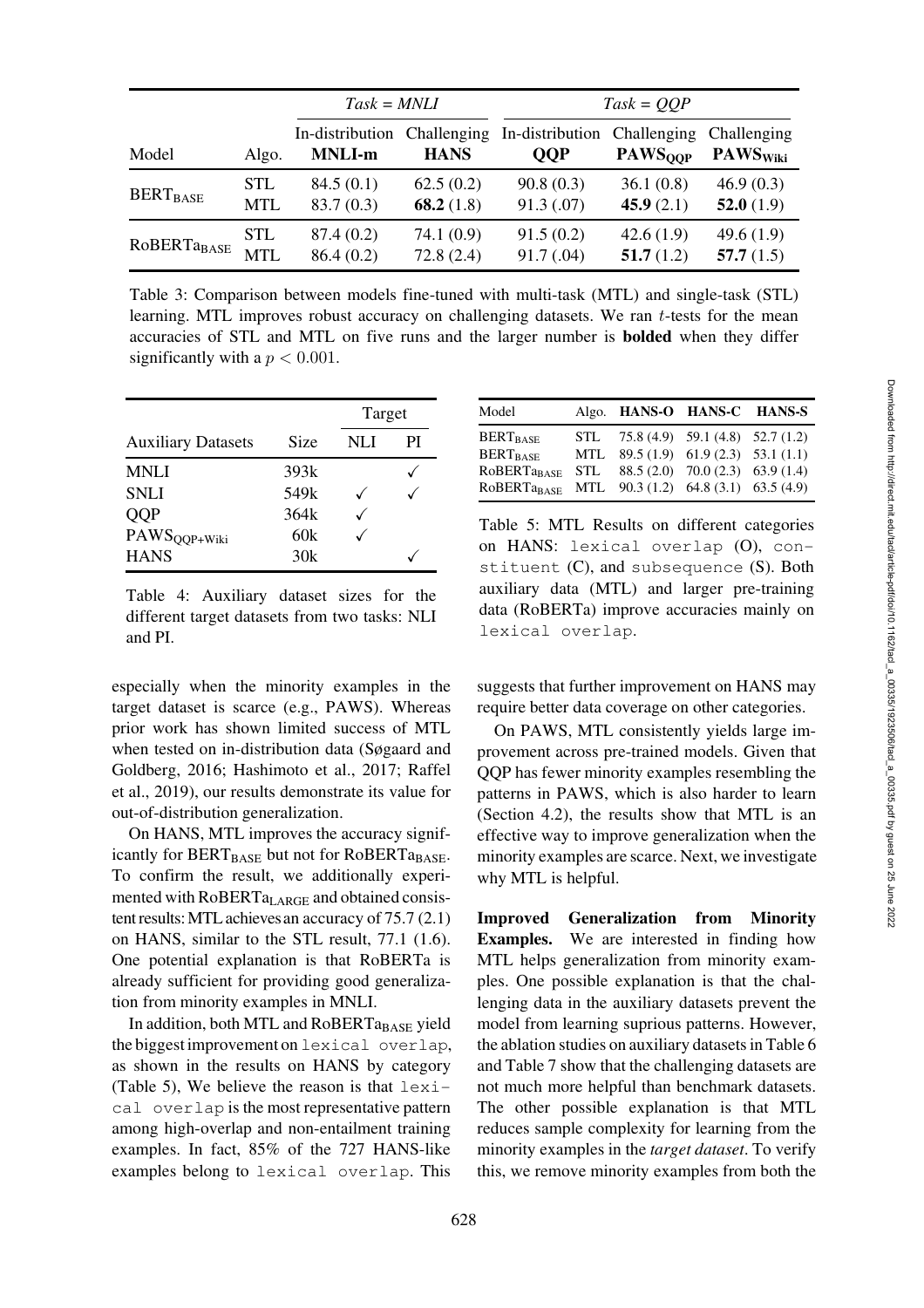| Removed        | <b>MNLI-m</b> | <b>HANS</b>            |        |
|----------------|---------------|------------------------|--------|
| None           |               | $83.7(0.3)$ 68.2(1.8)  |        |
| $PAWSQQP+Wiki$ |               | $83.5(0.3)$ 64.6 (3.5) | $-3.6$ |
| <b>OOP</b>     |               | $83.2(0.3)$ 63.2(3.7)  | $-5.0$ |
| <b>SNLI</b>    |               | $84.3(0.2)$ 66.9 (1.5) | $-1.3$ |

<span id="page-8-0"></span>Table 6: Results of the ablation study on auxiliary datasets using  $BERT_{BASE}$  on MNLI (the target task). While the in-distribution performance is hardly affected when a specific auxiliary dataset is excluded, performance on the challenging data varies (difference shown in  $\Delta$ ).

| Removed     | <b>OOP</b> | <b>PAWSOOP</b> |        |
|-------------|------------|----------------|--------|
| None        | 91.3 (.07) | 45.9(2.1)      |        |
| <b>HANS</b> | 91.5(.06)  | 45.3(1.8)      | $-0.6$ |
| <b>MNLI</b> | 91.2(.11)  | 42.3(1.8)      | $-3.6$ |
| <b>SNLI</b> | 91.3 (.09) | 44.2(1.3)      | $-1.7$ |

<span id="page-8-1"></span>Table 7: Results of the ablation study on auxiliary datasets using  $BERT_{BASE}$  on QQP (the target task). While the in-distribution performance is hardly affected when a specific auxiliary dataset is excluded, performance on the challenging data varies (difference shown in  $\Delta$ ).

auxiliary and the target datasets, and compare their effect on the robust accuracy.

We focus on PI because MTL shows the largest improvement there. In [Table 8,](#page-8-2) we show the results after removing minority examples in the target dataset, QQP, and the auxiliary dataset, MNLI, respectively. We also add a control baseline where the same amounts of randomly sampled examples are removed. The results confirm our hypothesis: Without the minority examples in the target dataset, MTL is only marginally better than STL on PAWS<sub>OOP</sub>. In contrast, removing minority examples in the auxiliary dataset has a similar effect to removing random examples; both do not cause significant performance drop. Therefore, we conclude that MTL improves robust accuracy by improving generalization from minority examples in the target dataset.

Takeaway. These results suggest that both pretraining and MTL do not enable extrapolation; instead, they improve generalization from minority examples in the (target) training set. Thus it is important to increase coverage of diverse patterns

| Removed           |            | <b>QQP</b> PAWS <sub>OOP</sub> | Δ |
|-------------------|------------|--------------------------------|---|
| None              |            | $91.3(.07)$ $45.9(2.1)$        |   |
| random examples   |            |                                |   |
| <b>QOP</b>        |            | $91.3(.03)$ 44.3 (.31) $-1.6$  |   |
| MNLI              |            | 91.4 (.02) 45.0 (1.5) $-0.9$   |   |
| minority examples |            |                                |   |
| QQP               | 91.3 (.09) | 38.2 $(.73) -7.7$              |   |
| MNLI              |            | 91.3 (.08) 44.3 (2.0) $-1.6$   |   |
|                   |            |                                |   |

<span id="page-8-2"></span>Table 8: Ablation study on the effect of minority examples in the auxiliary (MNLI) and the target (QQP) datasets in MTL with BERT $_{\text{BASE}}$ . For MNLI, we removed 727 non-entailment examples with 100% overlap. For QQP, we removed 228 non-paraphrase examples with 100% overlap. We also removed equal amounts of random examples in the control experiments. We ran  $t$ -tests for the mean accuracies after minority removal and random removal based on five runs, and numbers with a significant difference  $(p < 0.001)$  are bolded. The improvement from MTL mainly comes from better generalization from minority examples in the *target dataset*.

in the data to improve robustness to spurious correlations.

### 6 Related Work

Pre-training and Robustness. Recently, there has been an increasing amount of interest in studying the effect of pre-training on robustness. [Hendrycks et al.](#page-11-3) [\(2019,](#page-11-3) [2020](#page-11-4)) show that pretraining improves model robustness to label noise, class imbalance, and out-of-distribution detection. In cross-domain question-answering, [Li et al.](#page-11-12) [\(2019](#page-11-12)) show that the ensemble of different pretrained models significantly improves performance on out-of-domain data. In this work, we answer *why* pre-trained models appear to improve out-of-distribution robustness and point out the importance of minority examples in the training data.

Data Augmentation. The most straightforward way to improve model robustness to out-ofdistribution data is to augment the training set with examples from the target distribution. Recent work has shown that augmenting syntactically rich examples improves robust accuracy on NLI [\(Min et al., 2020\)](#page-11-13). Similarly, counterfactual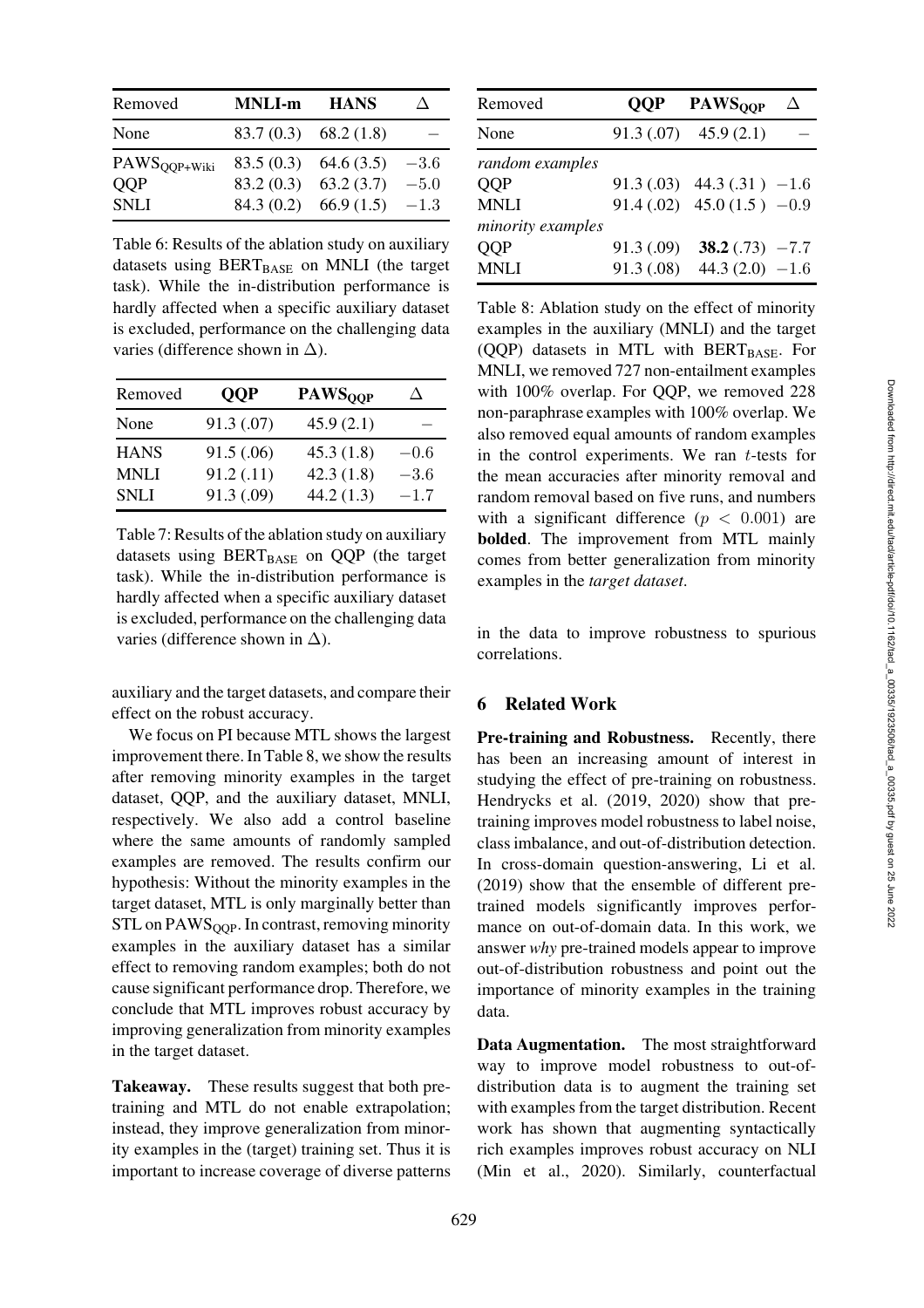augmentation aims to identify parts of the input that impact the label when intervened upon, thus avoiding learning spurious features [\(Goyal et al.,](#page-10-15) [2019](#page-10-15); [Kaushik et al.](#page-11-6), [2020\)](#page-11-6). Finally, data recombination has been used to achieve compositional generalization [\(Jia and Liang, 2016;](#page-11-14) [Andreas,](#page-10-16) [2020](#page-10-16)). However, data augmentation techniques largely rely on prior knowledge of the spurious correlations or human efforts. In addition, as shown in Section [4.2](#page-4-3) and a concurrent work [\(Jha et al.](#page-11-15), [2020\)](#page-11-15), it is often unclear how much augmented data is needed for learning a pattern. Our work shows promise in adding generic pretraining data or related auxiliary data (through MTL) without assumptions on the target distribution.

Robust Learning Algorithms. Serveral recent papers propose new learning algorithms that are robust to spurious correlations in NLI datasets [\(He et al.](#page-10-3)[,](#page-12-4) [2019](#page-10-3)[;](#page-12-4) [Clark et al.](#page-10-4)[,](#page-12-4) [2019](#page-10-4)[;](#page-12-4) Yaghoobzadeh et al[.,](#page-12-1) [2019](#page-12-4)[;](#page-12-1) [Zhou and Bansal](#page-12-7)[,](#page-12-1) [2020](#page-12-7)[;](#page-12-1) Sagawa et al., [2020;](#page-12-1) [Mahabadi et al.](#page-11-16), [2020](#page-11-16)). They rely on prior knowledge to focus on ''harder'' examples that do not enable shortcuts during training. One weakness of these methods is their arguably strong assumption on knowing the spurious correlations *a priori*. Our work provides evidence that large amounts of *generic* data can be used to improve out-of-distribution generalization. Similarly, recent work has shown that semi-supervised learning with generic auxiliary data improves model robustness to adversarial examples [\(Schmidt et al.,](#page-12-8) [2018](#page-12-8); [Carmon et al.](#page-10-17), [2019\)](#page-10-17).

Transfer Learning. Robust learning is also related to domain adaptation or transfer learning because both aim to learn from one distribution and achieve good performance on a different but related target distribution. Data selection and reweighting are common techniques used in domain adaptation. Similar to our findings on minority examples, source examples similar to the target data have been found to be helpful to transfer [\(Ruder and Plank, 2017;](#page-12-9) [Liu et al.,](#page-11-17) [2019a](#page-11-17)). In addition, much work has shown that MTL improves model performance on out-ofdomain datasets [\(Ruder, 2017;](#page-12-10) [Li et al.](#page-11-12), [2019](#page-11-12); [Liu et al.](#page-11-18)[,](#page-10-18) [2019c](#page-11-18)[\). A concurrent work \(](#page-10-18)Akula et al., [2020](#page-10-18)) shows that MTL improves robustness on advesarial examples in visual grounding. In this work, we further connect the effectiveness of MTL to generalization from minority examples.

### 7 Discussion and Conclusion

Our study is motivated by recent observations on the robustness of large-scale pre-trained transformers. Specifically, we focus on robust accuracy on challenging datasets, which are designed to expose spurious correlations learned by the model. Our analysis reveals that pre-training improves robustness by better generalizing from a minority of examples that counter dominant spurious patterns in the training set. In addition, we show that more pre-training data, larger model size, and additional auxiliary data through MTL further improve robustness, especially when the amount of minority examples is scarce.

Our work suggests that it is possible to go beyond the robustness–accuracy trade-off with more data. However, the amount of improvement is still limited by the coverage of the training data because current models do not extrapolate to unseen patterns. Thus, an important future direction is to increase data diversity through new crowdsourcing protocols or efficient human-inthe-loop augmentation.

Although our work provides new perspectives on pre-training and robustness, it only scratches the surface of the effectiveness of pre-trained models and leaves many questions open, for example: why pre-trained models do not overfit to the minority examples; how different initialization (from different pre-trained models) influences optimization and generalization. Understanding these questions are key to designing better pretraining methods for robust models.

Finally, the difference between results on HANS and PAWS calls for more careful thinking on the formulation and evaluation of out-ofdistribution generalization. Semi-manually constructed challenging data often cover only a specific type of distribution shift, thus the results may not generalize to other types. A more comprehensive evaluation will drive the development of principled methods for out-of-distribution generalization.

#### Acknowledgments

We would like to thank the Lex and Comprehend groups at Amazon Web Services AI for helpful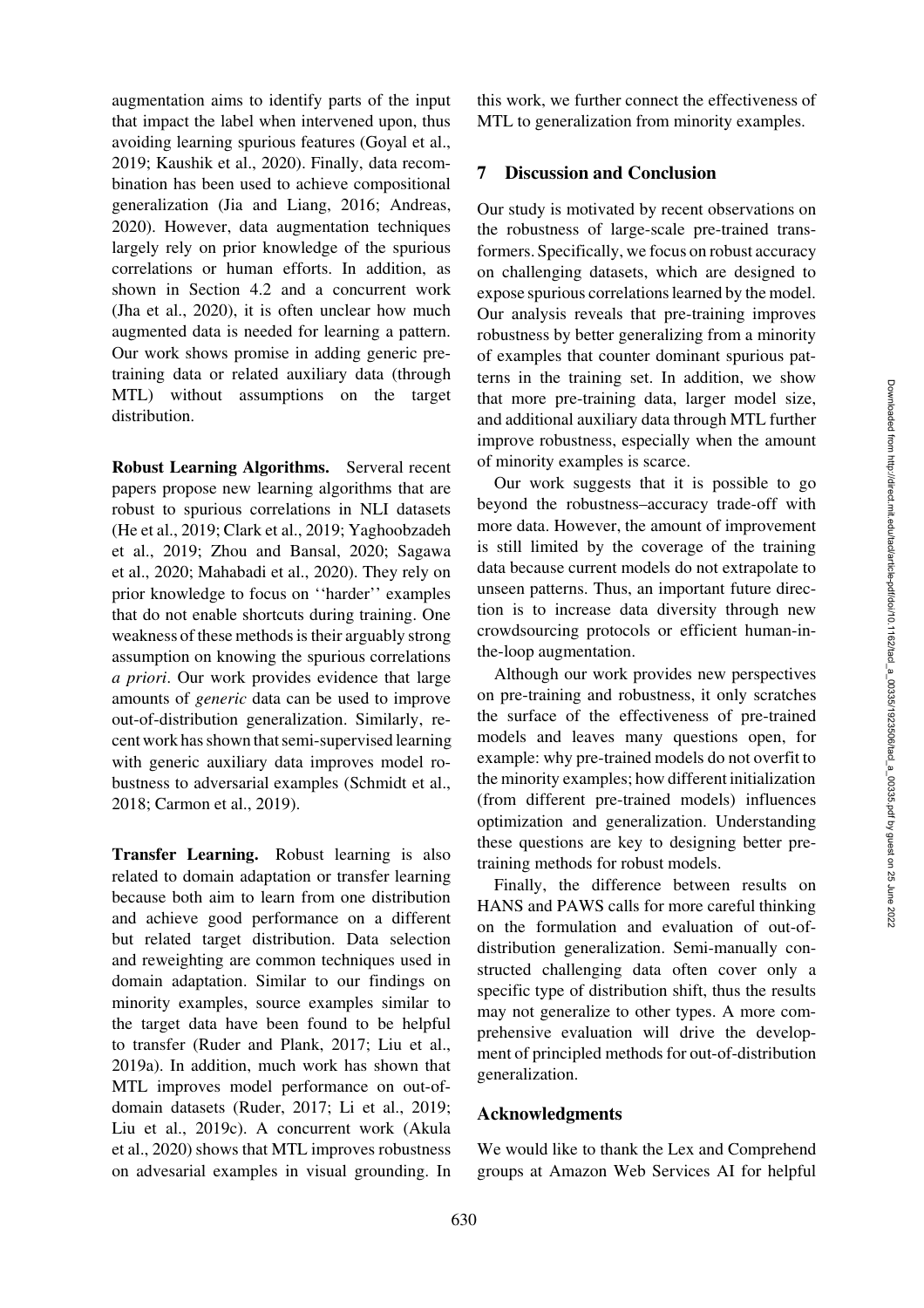discussions, and the reviewers for their insightful comments. We would also like to thank the GluonNLP team for the infrastructure support.

# References

- <span id="page-10-18"></span>Arjun R. Akula, Spandana Gella, Yaser Al-Onaizan, Song-Chun Zhu, and Siva Reddy. 2020. Words aren't enough, their order matters: On the robustness of grounding visual referring expressions. In *Association for Computational Linguistics (ACL)*.
- <span id="page-10-16"></span>J. Andreas. 2020. Good-enough compositional data augmentation. In *Association for Computational Linguistics (ACL)*.
- <span id="page-10-9"></span>M. Arjovsky, L. Bottou, I. Gulrajani, and D. Lopez-Paz. 2019. Invariant risk minimization. *arXiv preprint arXiv:1907.02893v2*.
- <span id="page-10-11"></span>J. Baxter. 2000. A model of inductive bias learning. *Journal of Artificial Intelligence Research (JAIR)*, 12:149–198.
- <span id="page-10-6"></span>S. Bowman, G. Angeli, C. Potts, and C. D. Manning. 2015. A large annotated corpus for learning natural language inference. In *Empirical Methods in Natural Language Processing (EMNLP)*.
- <span id="page-10-17"></span>Y. Carmon, A. Raghunathan, L. Schmidt, P. Liang, and J. C. Duchi. 2019. Unlabeled data improves adversarial robustness. In *Advances in Neural Information Processing Systems (NeurIPS)*.
- <span id="page-10-10"></span>Rich Caruana. 1997. Multitask learning. *Machine Learning*, 28(1):41–75.
- <span id="page-10-13"></span>D. Cer, M. Diab, E. Agirre, I. Lopez-Gazpio, and L. Specia. 2017. SemEval-2017 task 1: Semantic textual similarity - multilingual and crosslingual focused evaluation. In *Proceedings of the Eleventh International Workshop on Semantic Evaluations*.
- <span id="page-10-4"></span>C. Clark, M. Yatskar, and L. Zettlemoyer. 2019. Don't take the easy way out: Ensemble based methods for avoiding known dataset biases. In *Empirical Methods in Natural Language Processing (EMNLP)*.
- <span id="page-10-0"></span>Ishita Dasgupta, Demi Guo, Andreas Stuhlmüller, Samuel Gershman, and Noah Goodman. 2018.

Evaluating compositionality in sentence embeddings. In *Annual Meeting of the Cognitive Science Society, CogSci 2018*.

- <span id="page-10-8"></span>J. Devlin, M. Chang, K. Lee, and K. Toutanova. 2019. Bert: Pre-training of deep bidirectional transformers for language understanding. In *North American Association for Computational Linguistics (NAACL)*.
- <span id="page-10-14"></span>W. B. Dolan and C. Brockett. 2005. Automatically constructing a corpus of sentential paraphrases. In *Proceedings of the International Workshop on Paraphrasing*.
- <span id="page-10-1"></span>M. Glockner, V. Shwartz, and Y. Goldberg. 2018. Breaking NLI systems with sentences that require simple lexical inferences. In *Association for Computational Linguistics (ACL)*.
- <span id="page-10-15"></span>Y. Goyal, Z. Wu, J. Ernst, D. Batra, D. Parikh, and S. Lee. 2019. Counterfactual visual explanations. In *International Conference on Machine Learning (ICML)*.
- <span id="page-10-12"></span>C. Guo, G. Pleiss, Y. Sun, and K. Q. Weinberger. 2017. On calibration of modern neural networks. In *International Conference on Machine Learning (ICML)*.
- <span id="page-10-7"></span>J. Guo, H. He, T. He, L. Lausen, M. Li, H. Lin, X. Shi, C. Wang, J. Xie, S. Zha, A. Zhang, H. Zhang, Z. Zhang, Z. Zhang, S. Zheng, and Y. Zhu. 2020. Gluoncv and gluonnlp: Deep learning in computer vision and natural language processing. *Journal of Machine Learning Research (JMLR)*, 21:1–7.
- <span id="page-10-2"></span>S. Gururangan, S. Swayamdipta, O. Levy, R. Schwartz, S. R. Bowman, and N. A. Smith. 2018. Annotation artifacts in natural language inference data. In *North American Association for Computational Linguistics (NAACL)*.
- <span id="page-10-5"></span>K. Hashimoto, C. Xiong, Y. Tsuruoka, and R. Socher. 2017. A joint many-task model: Growing a neural network for multiple NLP tasks. In *Empirical Methods in Natural Language Processing (EMNLP)*.
- <span id="page-10-3"></span>H. He, S. Zha, and H. Wang. 2019. Unlearn dataset bias for natural language inference by fitting the residual. In *Proceedings of the EMNLP Workshop on Deep Learning for Low-Resource NLP*.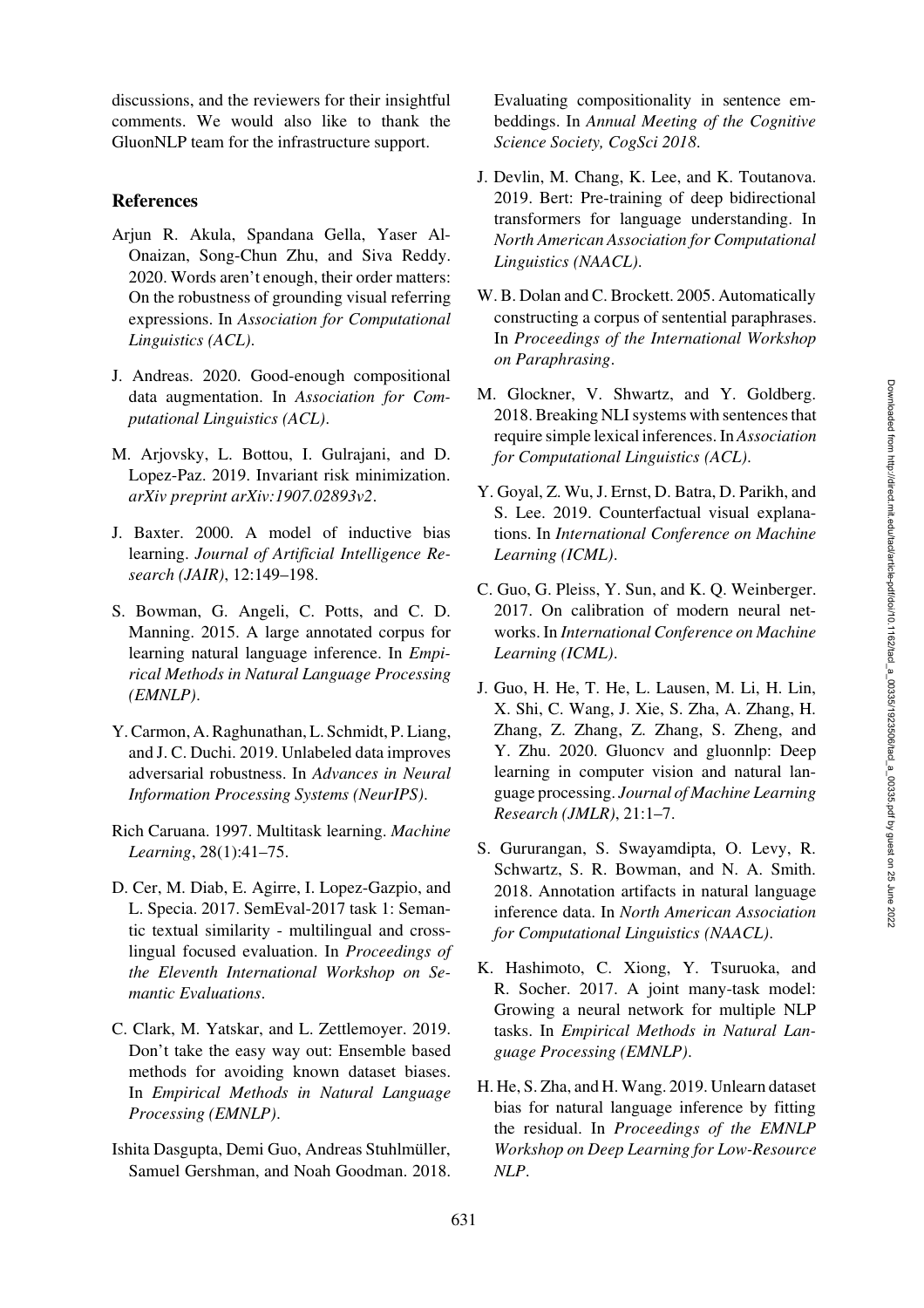- <span id="page-11-3"></span>D. Hendrycks, K. Lee, and M. Mazeika. 2019. Using pre-training can improve model robustness and uncertainty. In *International Conference on Machine Learning (ICML)*.
- <span id="page-11-4"></span>D. Hendrycks, X. Liu, E. Wallace, A. Dziedzic, R. Krishnan, and D. Song. 2020. Pretrained transformers improve out-of-distribution robustness. In *Association for Computational Linguistics (ACL)*.
- <span id="page-11-5"></span>S. Iyer, N. Dandekar, and K. Csernai. 2017. First quora dataset release: Question pairs. *Accessed online at*. [https://www.quora.](https://www.quora.com/q/quoradata/First-Quora-Dataset-Release-Question-Pairs) [com/q/quoradata/First-Quora-](https://www.quora.com/q/quoradata/First-Quora-Dataset-Release-Question-Pairs)[Dataset-Release-Question-Pairs](https://www.quora.com/q/quoradata/First-Quora-Dataset-Release-Question-Pairs)
- <span id="page-11-15"></span>R. Jha, C. Lovering, and E. Pavlick. 2020. When does data augmentation help generalization in NLP? In *Association for Computational Linguistics (ACL)*.
- <span id="page-11-14"></span>R. Jia and P. Liang. 2016. Data recombination for neural semantic parsing. In *Association for Computational Linguistics (ACL)*.
- <span id="page-11-6"></span>D. Kaushik, E. Hovy, and Z. C. Lipton. 2020. Learning the difference that makes a difference with counterfactually-augmented data. In *International Conference on Learning Representations (ICLR)*.
- <span id="page-11-12"></span>Hongyu Li, Xiyuan Zhang, Yibing Liu, Yiming Zhang, Quan Wang, Xiangyang Zhou, Jing Liu, Hua Wu, and Haifeng Wang. 2019. D-net: A pre-training and fine-tuning framework for improving the generalization of machine reading comprehension. In *Proceedings of the 2nd Workshop on Machine Reading for Question Answering*, pages 212–219.
- <span id="page-11-17"></span>Miaofeng Liu, Yan Song, Hongbin Zou, and Tong Zhang. 2019a. Reinforced training data selection for domain adaptation. In *Proceedings of the 57th Annual Meeting of the Association forComputationalLinguistics*, pages 1957–1968.
- <span id="page-11-9"></span>N. F. Liu, R. Schwartz, and N. A. Smith. 2019b. Inoculation by fine-tuning: A method for analyzing challenge datasets. In *North American Association for Computational Linguistics (NAACL)*.
- <span id="page-11-18"></span>Xiaodong Liu, Pengcheng He, Weizhu Chen, and Jianfeng Gao. 2019c. Multi-task deep neural

networks for natural language understanding. In *Association for Computational Linguistics (ACL)*.

- <span id="page-11-7"></span>Y. Liu, M. Ott, N. Goyal, J. Du, M. Joshi, D. Chen, O. Levy, M. Lewis, L. Zettlemoyer, and V. Stoyanov. 2019d. RoBERTa: A robustly optimized BERT pretraining approach. *arXiv preprint arXiv:1907.11692*.
- <span id="page-11-16"></span>R. K. Mahabadi, Y. Belinkov, and J. Henderson. 2020. End-to-end bias mitigation by modelling biases in corpora. In *Association for Computational Linguistics (ACL)*.
- <span id="page-11-10"></span>Christopher D. Manning, Mihai Surdeanu, John Bauer, Jenny Finkel, Steven J. Bethard, and David McClosky. 2014. The Stanford CoreNLP natural language processing toolkit. In *Association for Computational Linguistics (ACL) System Demonstrations*.
- <span id="page-11-11"></span>A. Maurer, M. Pontil, and B. Romera-Paredes. 2016. The benefit of multitask representation learning. *Journal of Machine Learning Research (JMLR)*, 17:1–32.
- <span id="page-11-0"></span>R. T. McCoy, E. Pavlick, and T. Linzen. 2019. Right for the wrong reasons: Diagnosing syntactic heuristics in natural language inference. *arXiv preprint arXiv:1902.01007*.
- <span id="page-11-13"></span>J. Min, R. T. McCoy, D. Das, E. Pitler, and T. Linzen. 2020. Syntactic data augmentation increases robustness to inference heuristics. In *Association for Computational Linguistics (ACL)*.
- <span id="page-11-1"></span>Yixin Nie, Yicheng Wang, and Mohit Bansal. 2019. Analyzing compositionality-sensitivity of NLI models. In *Proceedings of the AAAI Conference on Artificial Intelligence*, volume 33, pages 6867–6874.
- <span id="page-11-8"></span>M. I. Nye, A. Solar-Lezama, J. B. Tenenbaum, and B. M. Lake. 2019. Learning compositional rules via neural program synthesis. In *Advances in Neural Information Processing Systems (NeurIPS)*.
- <span id="page-11-2"></span>Y. Oren, S. Sagawa, T. B. Hashimoto, and P. Liang. 2019. Distributionally robust language modeling. In *Empirical Methods in Natural Language Processing (EMNLP)*.